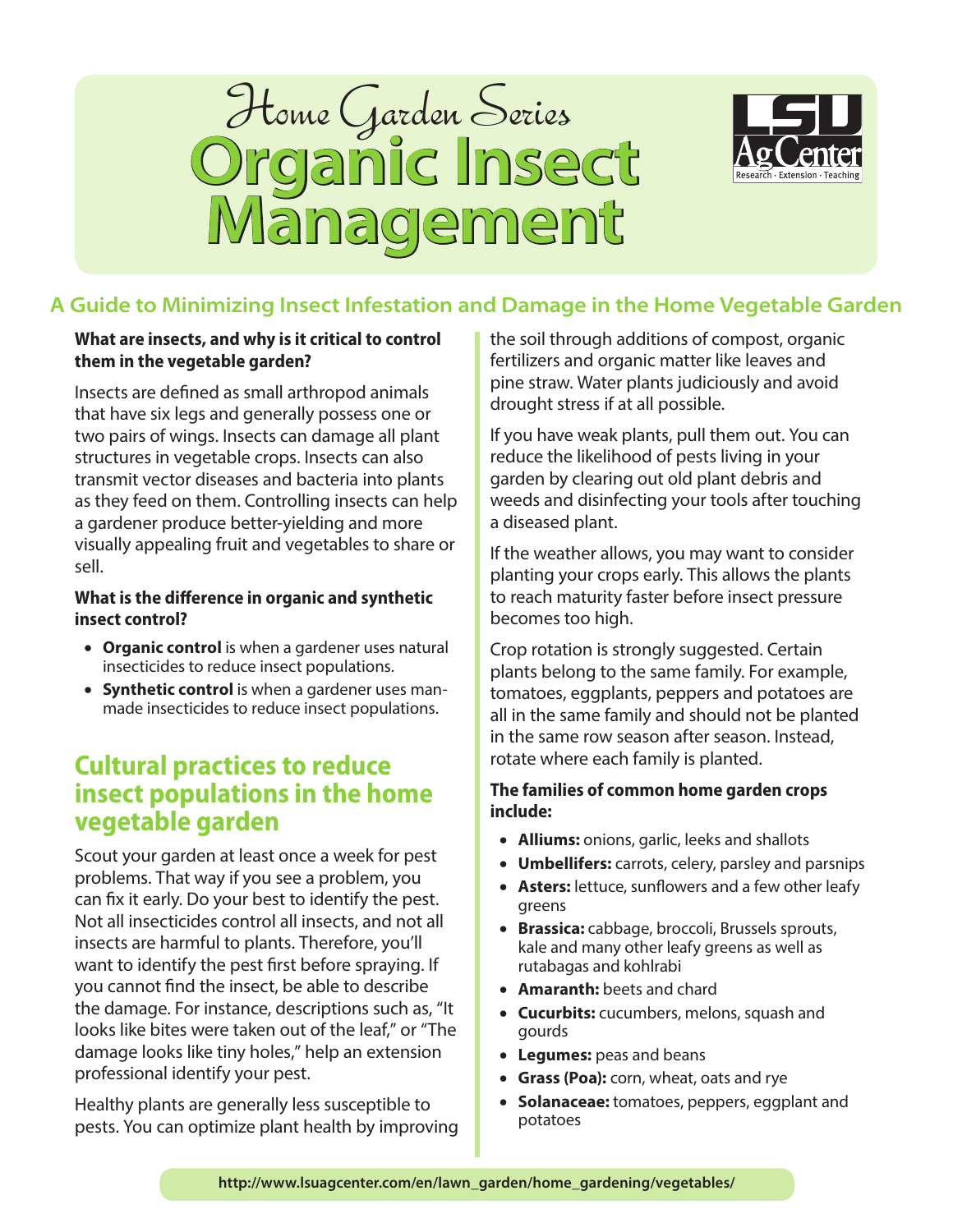When planning your vegetable garden, consider the mature size of the crop in relation to spacing. Avoid planting seeds or seedlings too close together. For example, tomato seedlings start off small but will grow at least 2 to 3 feet across. Plenty of space should be given between each plant to encourage air flow. If plants are too close together it could encourage disease. Proper spacing will ensure your plants are not crowded and may encourage vigorous growth.

Carefully consider how you will mulch your garden. Pine straw and leaves are excellent organic mulches for the garden. Avoid barks, which can rob plants of nutrients.

# **Using beneficial insects to control pest insects**

Beneficial insects are natural predators of insect pests, meaning they eat insects and not plants. Some beneficial insects do not eat insects but

are considered beneficial because they pollinate crops, including butterflies and bees. Lady beetles — commonly referred to as ladybugs — crawl all over our vegetables but never damage them. Instead, they eat soft-bodied insects such as aphids and mealy bugs that not only physically damage crops but also transmit plant diseases. For beneficial insects, like lady beetles, to work as a method of insect control, you must first identify your problem insect (pest) and then determine which beneficial insect will work the best. As the population of the pest insect declines, so will the beneficial insect. Beneficial insects will move from your garden to other places in search of food. Thus, beneficial insects generally need to be purchased each year as a means of control. Beneficial insects can be purchased at local plant nurseries and from online sources. Remember, beneficial insects are susceptible to both organic and non-organic insecticides. You will want to limit spraying insecticides or not spray at all when using beneficial insects.

| <b>Pest Insect</b>           | <b>Beneficial Insect(s) Typically Used for Control</b> |
|------------------------------|--------------------------------------------------------|
| Aphid                        | Lady beetles, green lacewings                          |
| Slug                         | Beetles, toads, frogs, birds                           |
| Mealy bug                    | Lady beetles, green lacewings                          |
| <b>Thrips</b>                | Lady beetles, green lacewings, assassin bugs           |
| Caterpillars, worms, loopers | Birds, yellow jackets, moles                           |
| Stink bugs                   | Assassin bugs, wasps                                   |
| Plant bugs                   | Lacewings, assassin bugs, wasps                        |
| <b>Weevils</b>               | Fire ants, spiders, wasps                              |
| <b>Whiteflies</b>            | Lady beetles, lacewings                                |



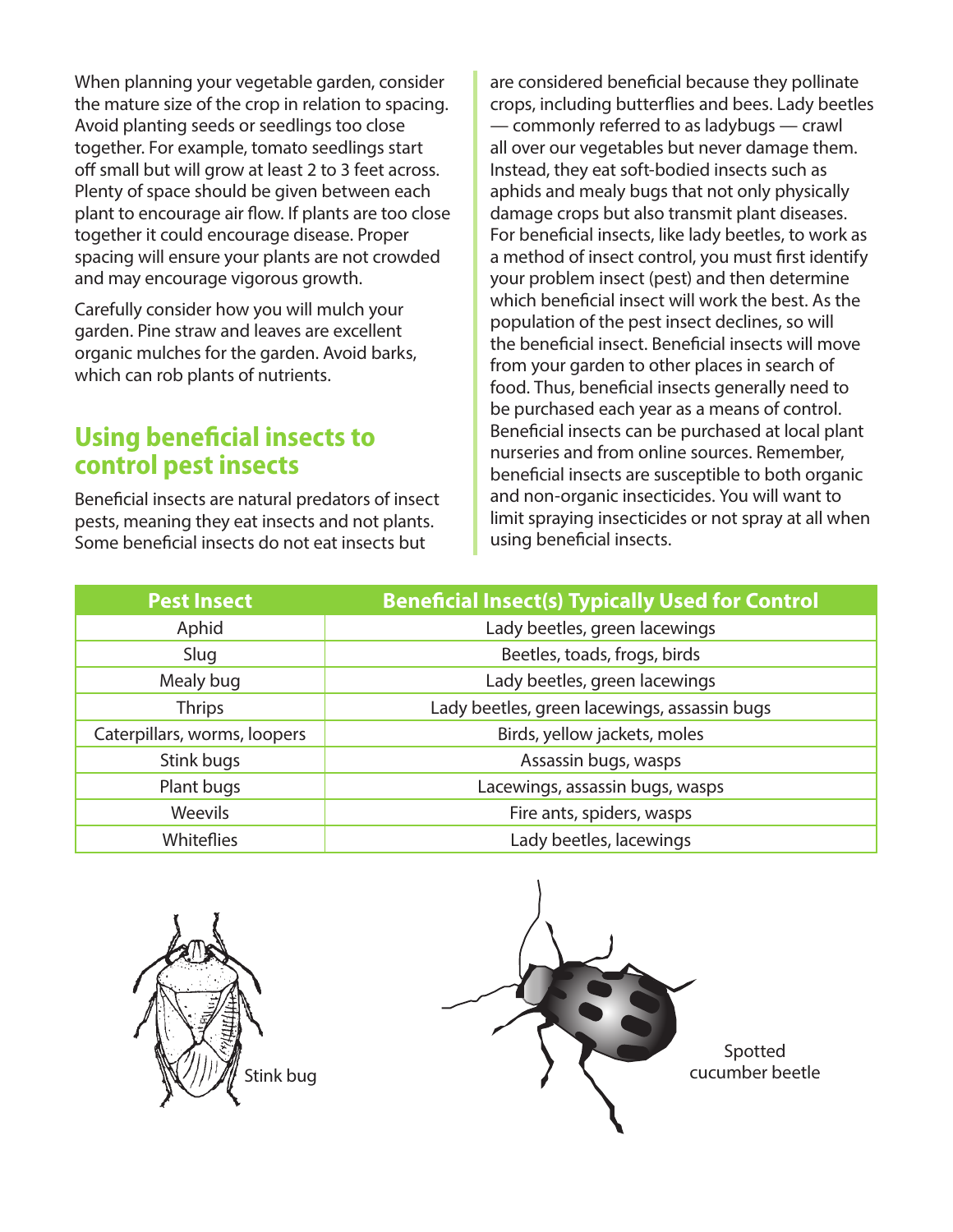# **Organic Insecticides 101**

There are a few organic insecticides available to homeowners. Below are descriptions of insects and which methods of control — including which organic pesticides — may work best.

# **Common organic insecticides**

- *Bacillus Thuringiensis*
- Diatomaceous earth\*
- Horticultural soaps
- Kaolin clay\*
- Neem oil
- Pyrethrum
- Plant oils

*\*Organic Materials Review Institute approved with some restrictions*

# **Slugs**

Control slugs by hand picking or sprinkling diatomaceous earth around the base of plants. Diatomaceous earth is made from fossilized diatoms and works through abrasion and desiccation. Homeowners can also use beer traps. Beer traps work by attracting slugs to the trap by smell. Partially bury a small container and fill it with fresh beer at dusk and then check the container in the morning to see how many slugs are caught. Remember not to bury the container completely. This will keep the beneficial insects from getting caught in the trap.

# **Squash bugs**

These insects can be found mainly on squash and pumpkins. They are often confused with stink bugs, but stink bugs are wider and rounder than squash bugs. Control squash bugs by handpicking the eggs off the undersides of leaves. Adults can usually be found on the undersides of leaves or near new growth. Spraying neem oil or pyrethrum is an effective way to control squash bugs. Once the squash or pumpkins are finished producing for the season, remove all old plants and clean up any debris that fell on the ground. This will help reduce injury to next season's crop. Squash bugs overwinter in old leaf material.

# **Aphids**

Spray insecticidal soap, horticultural oil or soapy water on aphids. Take care to wash the soap off

after 10 to 15 minutes or apply soaps on cloudy days. Oils and soaps can burn plant foliage in hot, sunny weather. You can dislodge aphids from plants by spraying them with water from a garden hose. Attract beneficial insects, like lady beetles, to your garden. They are natural predators of aphids.

# **Caterpillars and worms**

Worms will frequent any member of the Brassica family, including kale, broccoli and cauliflower. Worms can be difficult to locate. Look for the frass (worm droppings) on the tops of leaves. Consider planting thyme around cabbage or broccoli. Worms are repelled by phytochemicals produced by thyme. Use *Bt (Bacillus thuringiensis)* to control worms or caterpillars. *Bt* is a naturally occurring bacterium that when sprayed on plants and eaten by worms will kill the worms in a few days.

# **Squash vine borers**

Use row covers to reduce the instance of borers on squash until the blossoms open. Once the blossoms open, remove the covers. Avoid planting squash in the same row year after year. Practice crop rotation because borers overwinter as pupae in soil. Clean up all old plant and weed debris.

# **Tomato hornworm**

Handpick hornworms off tomato plants whenever possible. Look for caterpillar frass on the tops of leaves. Frass resembles small black pebbles. The braconid wasp is a parasitoid of the hornworm and provides excellent control of caterpillar pests. Applications of *Bt* and pyrethrum will control hornworms. Cultivate the soil at the beginning and end of the growing season to destroy larvae overwintering in the soil.

# **Cutworms**

Place a cardboard collar around each plant to prevent cutworms from eating the base of affected plants. Put the collar on immediately after planting. Cutworms like to consume young plants. Consider using an old roll of toilet paper as the cardboard collar. Scout your garden and pick cutworms off plants as you see them. Applications of *Bt* and pyrethrum provide satisfactory control of cutworms.